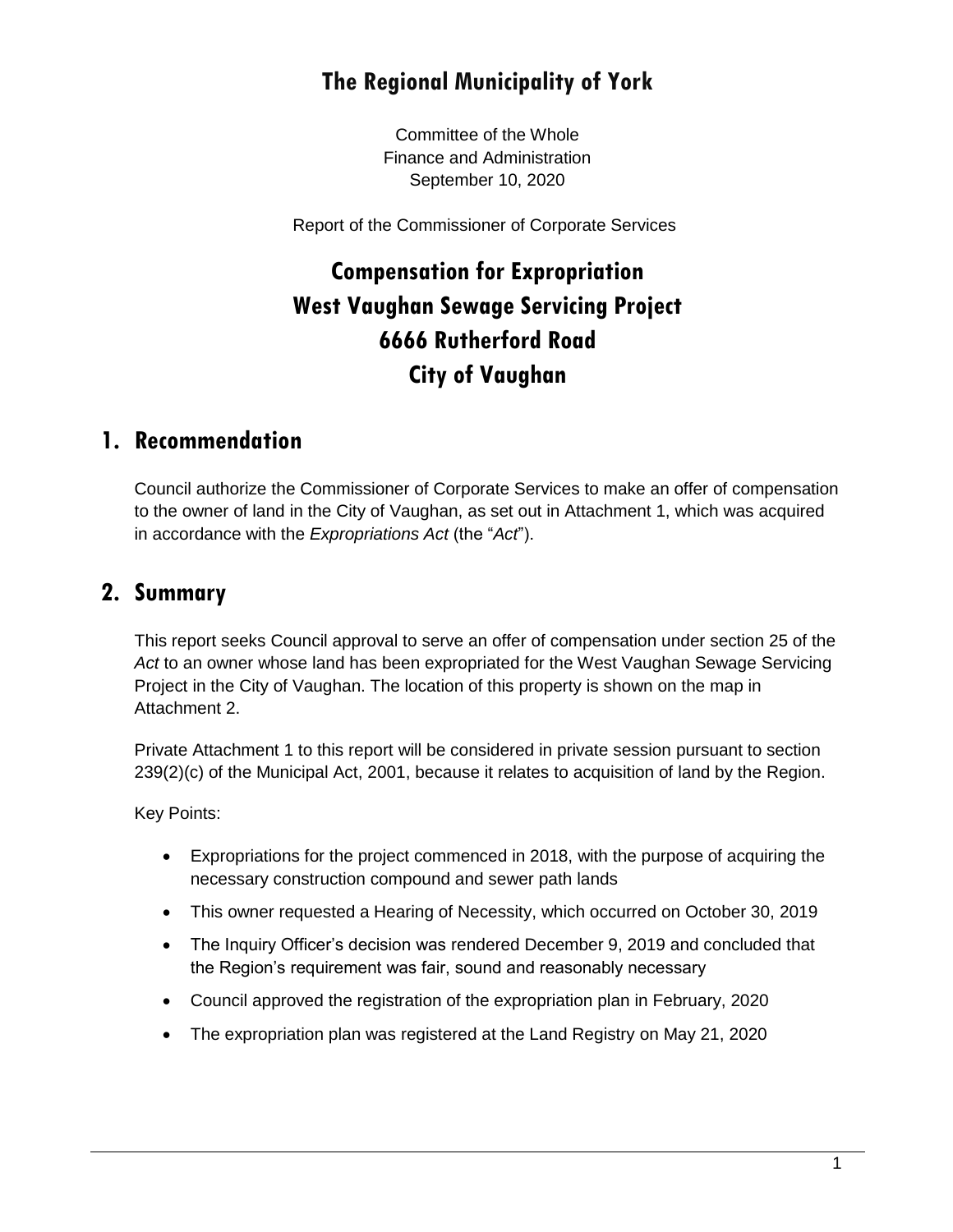## **3. Background**

#### **The Water and Wastewater Master Plan and Environmental Assessment work is complete**

York Region's Water and Wastewater Master Plan was approved by Council in 2009, then updated in 2016, and has consistently identified a need for additional sewage servicing capacity to meet the projected growth in West Vaughan.

The West Vaughan Sewage Servicing project includes a 14.3-kilometre sewer tunnel from the Kleinberg Water Resource Recovery Facility to the Humber Sewage Pumping Station in Woodbridge. The scope of work also includes construction compounds, maintenance shafts and the construction of a new pumping station to replace the existing Humber Sewage Pumping Station.

The Region completed an approved Environmental Assessment (EA) process in 2013. An EA addendum was completed in 2016 to address beneficial changes to the route alignment, construction methodology, and a reduction in property requirements. The construction of the new Humber Sewage Pumping Station is scheduled to commence in 2021 and construction of the sewage tunnel is proposed to commence in 2023. This work is identified in the approved 10-year Capital Plan for Environmental Services.

#### **Council previously approved an expropriation of land for this project**

On [June 28, 2018,](https://www.york.ca/wps/wcm/connect/yorkpublic/62f06eaf-ba71-4aea-9436-188639556843/jun+21+exp+west+ex.pdf?MOD=AJPERES&CVID=mu8A1hR) Council authorized an application for approval to expropriate land from the subject property required for the West Vaughan Sewage Servicing Project for the purpose of constructing a construction compound to facilitate tunnelling. The owner of the subject property requested a Hearing of Necessity to determine if the taking of the land was fair, sound and reasonably necessary. The Hearing was held on October 30, 2019. The Inquiry Officer's decision was that the taking was fair, sound and reasonably necessary to achieve the Region's objectives.

### **4. Analysis**

#### **Approval to expropriate allowed the Region to secure ownership of the lands**

The approval to serve the owners with a notice of application for approval to expropriate was the first of three steps involving authorization by Council in the expropriation process. The second step sought approval from Council to obtain ownership of the lands through the registration of an expropriation plan.

The approval to make an offer of compensation to the owner is the third step in the Council approval process, which is the subject of this report. The three steps in the expropriation approval process are illustrated in Figure 1 below.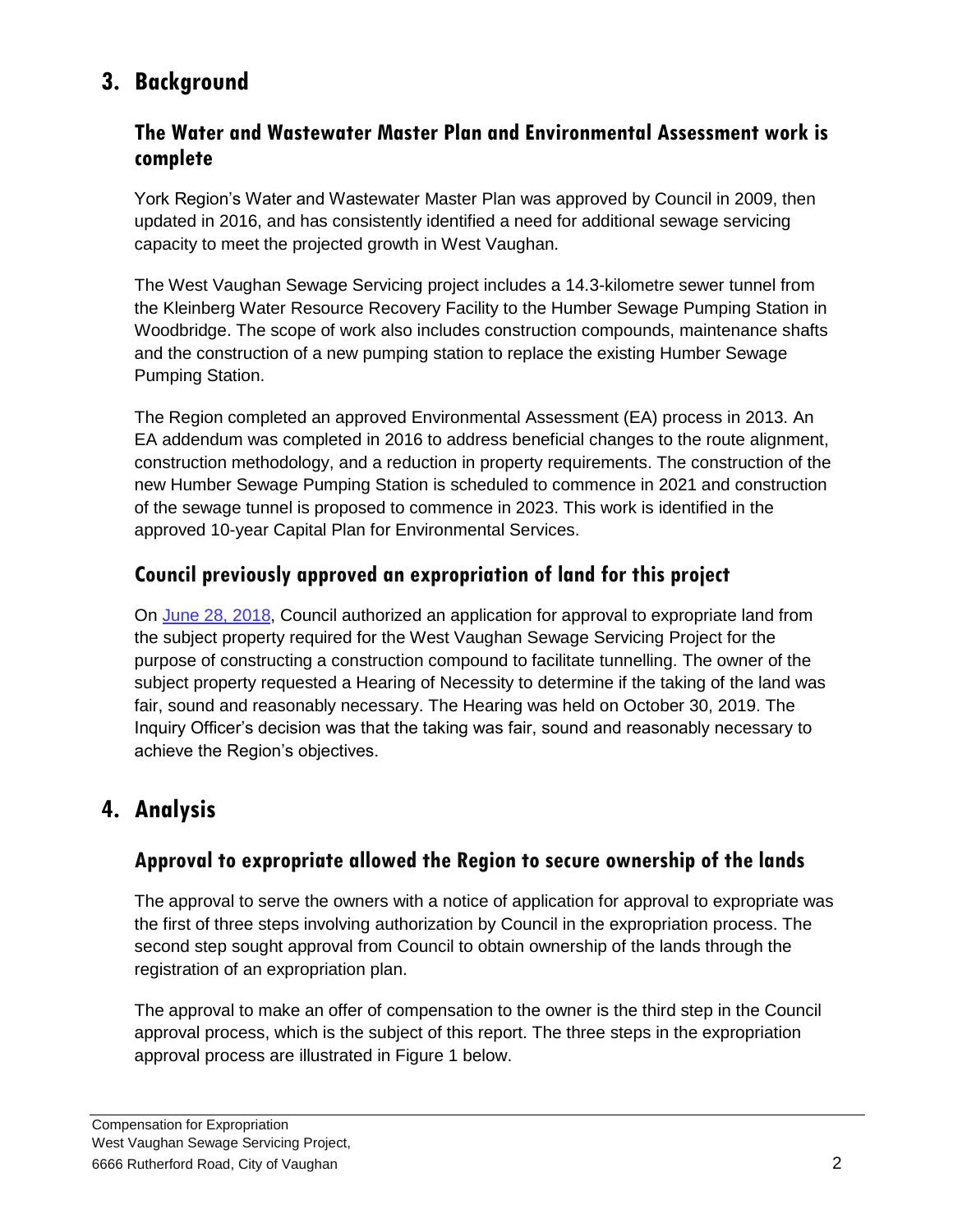# **Figure 1 Council Approval Steps**



#### **Notice of the expropriation was served on the owner in accordance with the Act**

The Region acquired title to the land when the expropriation plan was registered May 21, 2020 at the Land Registry Office. The owners were then served with notices of expropriation and possession of the lands. In accordance with the *Act*, it is necessary to make an offer of compensation prior to securing possession of the lands.

#### **Environmental due diligence remains to be completed**

Environmental due diligence was conducted but remains to be completed. Permission to enter the lands to conduct further due diligence to investigate environmental impacts has not been granted to the Region. Once possession is obtained, additional environmental due diligence will be conducted and the results will be reviewed by staff, including consultation with Legal Services. Staff will take the necessary steps to minimize the Region's exposure to environmental risk and liability and may report to Council with recommendations depending on the nature and extent of the impacts.

### **5. Financial**

The funding for this property acquisition is included in the 2020 Capital Budget for Environmental Services.

### **6. Local Impact**

The West Vaughan Sewage Servicing Project will benefit the residents and the businesses of the City of Vaughan by providing added servicing capacity to facilitate development in the Municipality.